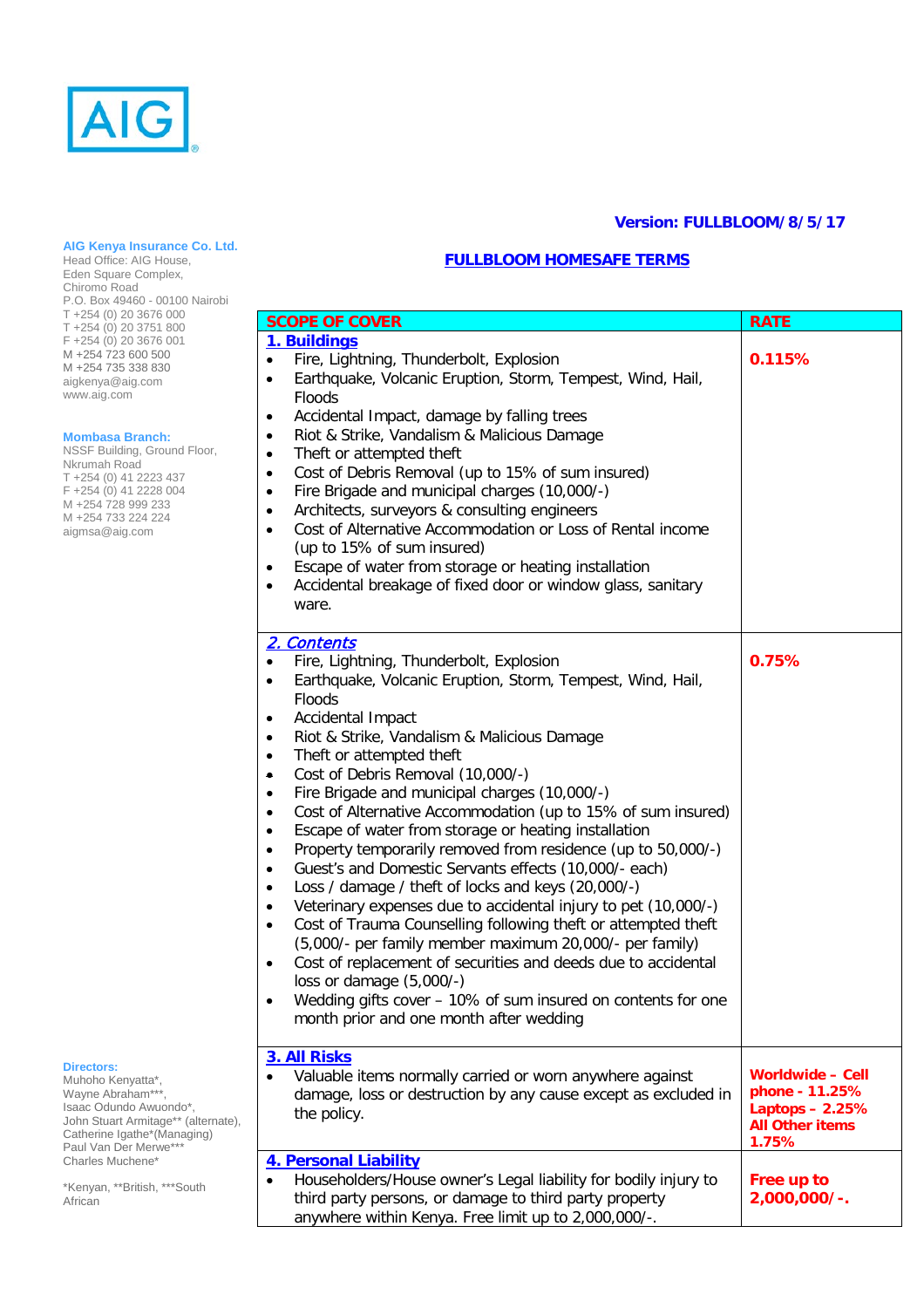

| Golfer's Legal liability for bodily injury to third party persons, or<br>damage to third party property anywhere within Kenya. Free<br>limit up to 1,000,000/-.<br>Golfer's cover includes Hole In One up to a limit of 30,000/-<br>$\circ$<br>and Caddy's medical expenses up to a limit of 30,000/- |                                                           |                                           |
|-------------------------------------------------------------------------------------------------------------------------------------------------------------------------------------------------------------------------------------------------------------------------------------------------------|-----------------------------------------------------------|-------------------------------------------|
| <b>5. Domestic Employees</b><br>Legal liability under the Workers Injury Benefit Act as per<br>the following covers and limits of liability;                                                                                                                                                          |                                                           | <b>Kshs. 500/- per</b><br>domestic worker |
| <b>Covers</b>                                                                                                                                                                                                                                                                                         | <b>Limits of Liability</b>                                |                                           |
| Death:<br>a)<br>Ninety Six (96) months earnings<br>subject to a maximum of                                                                                                                                                                                                                            | 1.<br>4Million per Employee.                              |                                           |
|                                                                                                                                                                                                                                                                                                       | 2.<br>25Million per Event<br>3.<br>50Million in Aggregate |                                           |
| <b>Permanent Total</b><br>b)<br>Disablement :<br>Percentage as set out in the First<br>Schedule of WIBA subject to a<br>maximum of                                                                                                                                                                    | 4Million per Employee.<br>1.                              |                                           |
|                                                                                                                                                                                                                                                                                                       | 2.<br>25Million per Event<br>3.<br>50Million in Aggregate |                                           |
| <b>Temporary Total/Partial</b><br>c)<br>Disablement:                                                                                                                                                                                                                                                  | 1Million                                                  |                                           |
| As per the Work Injury Benefits Act,<br>2007 subject to set maximum per<br>employee                                                                                                                                                                                                                   |                                                           |                                           |
| <b>Medical Expenses:</b><br>d)<br>Actual expenses incurred subject to<br>set maximum per employee                                                                                                                                                                                                     | 100,000/                                                  |                                           |
| e) Funeral Expenses:<br>per deceased employee                                                                                                                                                                                                                                                         | 30,000/                                                   |                                           |
| f) Artificial Appliances<br>per injured employee                                                                                                                                                                                                                                                      | 30,000/                                                   |                                           |
| g) Life-assistant benefit<br>per Employee                                                                                                                                                                                                                                                             | 250,000/                                                  |                                           |
| <b>ADDITIONAL BENEFITS (Where Contents Cover is taken</b><br><u>up)</u>                                                                                                                                                                                                                               |                                                           |                                           |
| Hospital Cash cover for domestic employees which includes;<br>1.<br>$\circ$<br>two days of admission<br>Limit per day $- 1,000/$ -<br>$\circ$<br>Evidence of hospitalization required<br>$\circ$                                                                                                      | In-patient cover for upto 180 days excluding the first    | Kshs. 500/-<br>per domestic<br>worker     |
| 2. Personal Accident (24 hours) for Domestic employee covering<br>Permanent Disability<br>Limit of Liability 500,000/-<br>$\circ$                                                                                                                                                                     |                                                           | Kshs 1,200/-<br>per domestic<br>worker    |